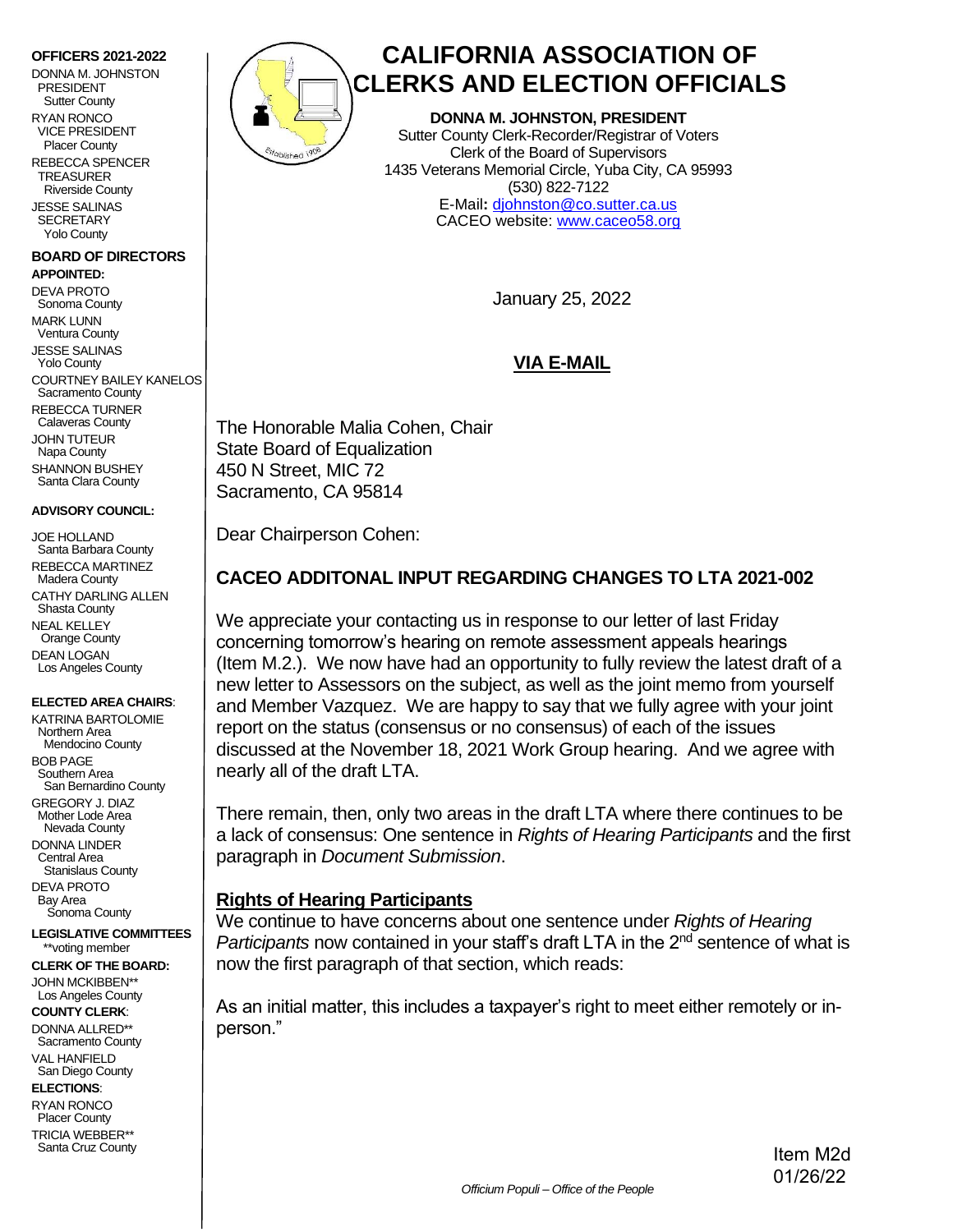Malia Cohen, Chair January 25, 2022 Page 2

We strongly recommend that that sentence be amended, as follows:

As an initial matter, this includes a taxpayer's party's right to meet either remotely or inperson, unless it is infeasible for the appeals board to hold a timely hearing under the particular circumstances using the party's preferred type of hearing.

The remainder of the draft LTA language under this heading would remain unchanged under our proposal.

As we have stated before, counties must retain control over what hearing formats they will offer within their jurisdiction based on local resources and circumstances and, ultimately what format is feasible for any given appeal hearing. Doing so is vital in order for appeals boards to control their own calendars, as any tribunal needs to do. But let us say again that it is the expectation of our members to make every reasonable effort to accommodate a party's request for a particular format, whether that request is made by a taxpayer or an assessor. And we believe that the parties, particularly taxpayers, have been so accommodated, whether they have requested an in-person, or a remote hearing.

While we believe that our earlier recommendations for changing the LTA language under this heading provide greater clarity, we are prepared to achieve a consensus on this subject if this small change is incorporated into the final revised LTA.

## **Document Submission**

We continue to strongly recommend that language be added in the first paragraph of this heading to fully clarify that counties have the authority to enforce local procedures and rules, including those relating to the submission of deadlines for specified documents that are intended for use in remote hearings. The added language would read:

Counties possess the constitutional administrative authority and discretion through California Constitution Article XIII, Section 16, to enforce local appeals board procedures and rules, including rules regarding the submission of document deadlines utilized in their remote hearing process in their jurisdictions.

The rest of the paragraphs under the draft LTA should remain unchanged.

It has been the clerks' experience that they must have time to prepare evidence of the parties' case in chief anywhere from one to three days prior to a remote hearing. Such evidence is not released to anyone prior to the hearing. Rebuttal evidence is not required prior to the hearing, only at the hearing. But in order to prevent unacceptable delays on the day of the hearing, reasonable deadlines are necessary. However, it is important that the LTA make clear that counties have the authority under the constitution to enforce such deadlines.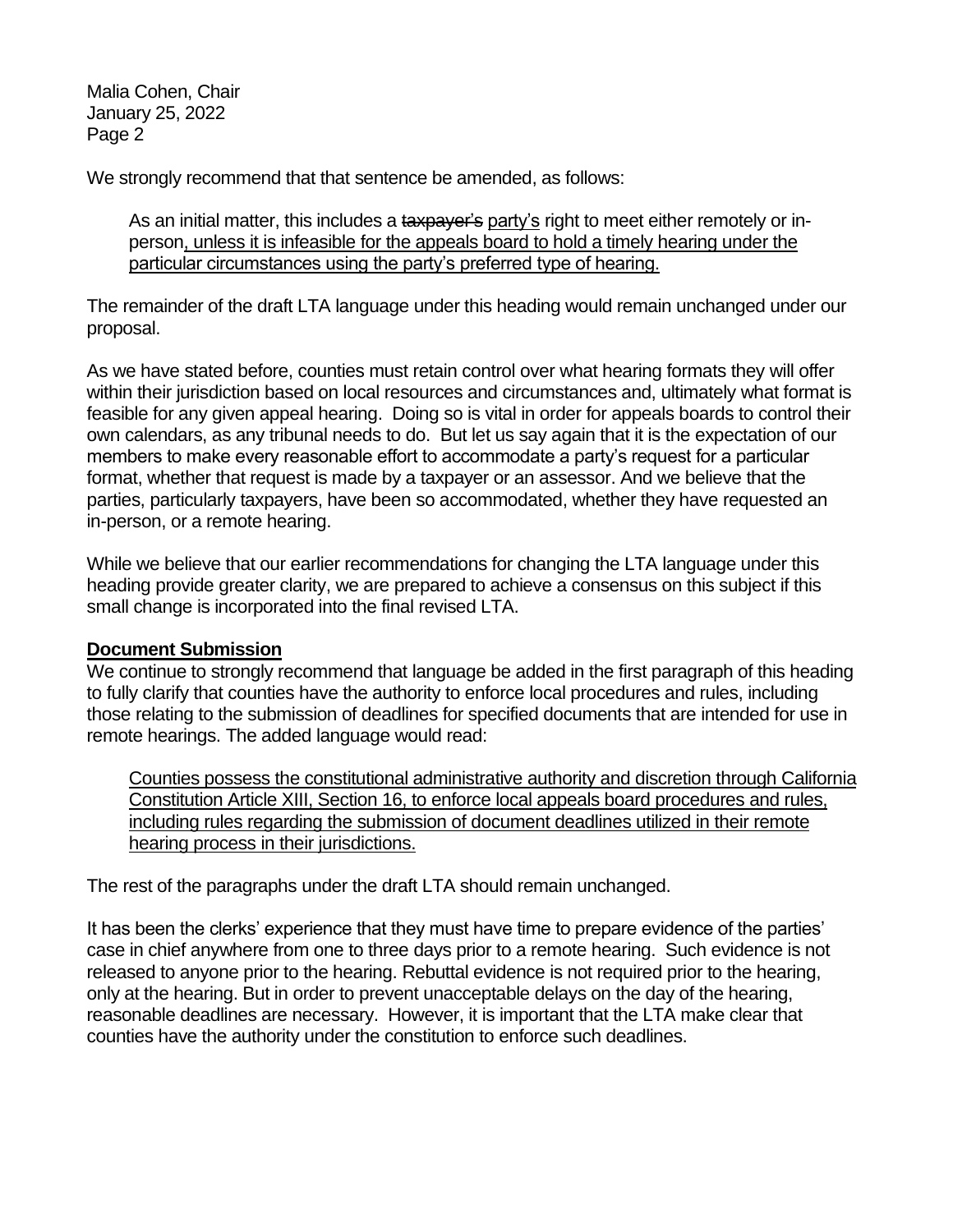Malia Cohen, Chair January 25, 2022 Page 3

Our members look forward to meeting with you tomorrow to present more details of their experience using remote hearings that, among other things, support the recommendations contained in this letter.

Sincerely,

John McKibben

John McKibben, Chair **CACEO Assessment Appeals Work Group** 

Thomas R. Parker

Thomas R. Parker Deputy County Counsel, Los Angeles County and CACEO Counsel

JM:TP:sg

c: Hon. Ted Gaines, Member Hon. Antonio Vazquez, Member Hon. Mike Schaefer, Member Hon. Betty T. Yee, State Controller Yvette Stowers, Deputy State Controller Brenda Fleming, Executive Director Henry Nanjo, Acting chief Board Proceedings David Yeung, Deputy Director, Property Tax Department Marc A. Aprea, Legislative Advocate, CATA Hon. Leslie Morgan, President, California Assessors' Association Hon. Ernest J. Dronenburg, Jr., San Diego County Assessor/Recorder/County Clerk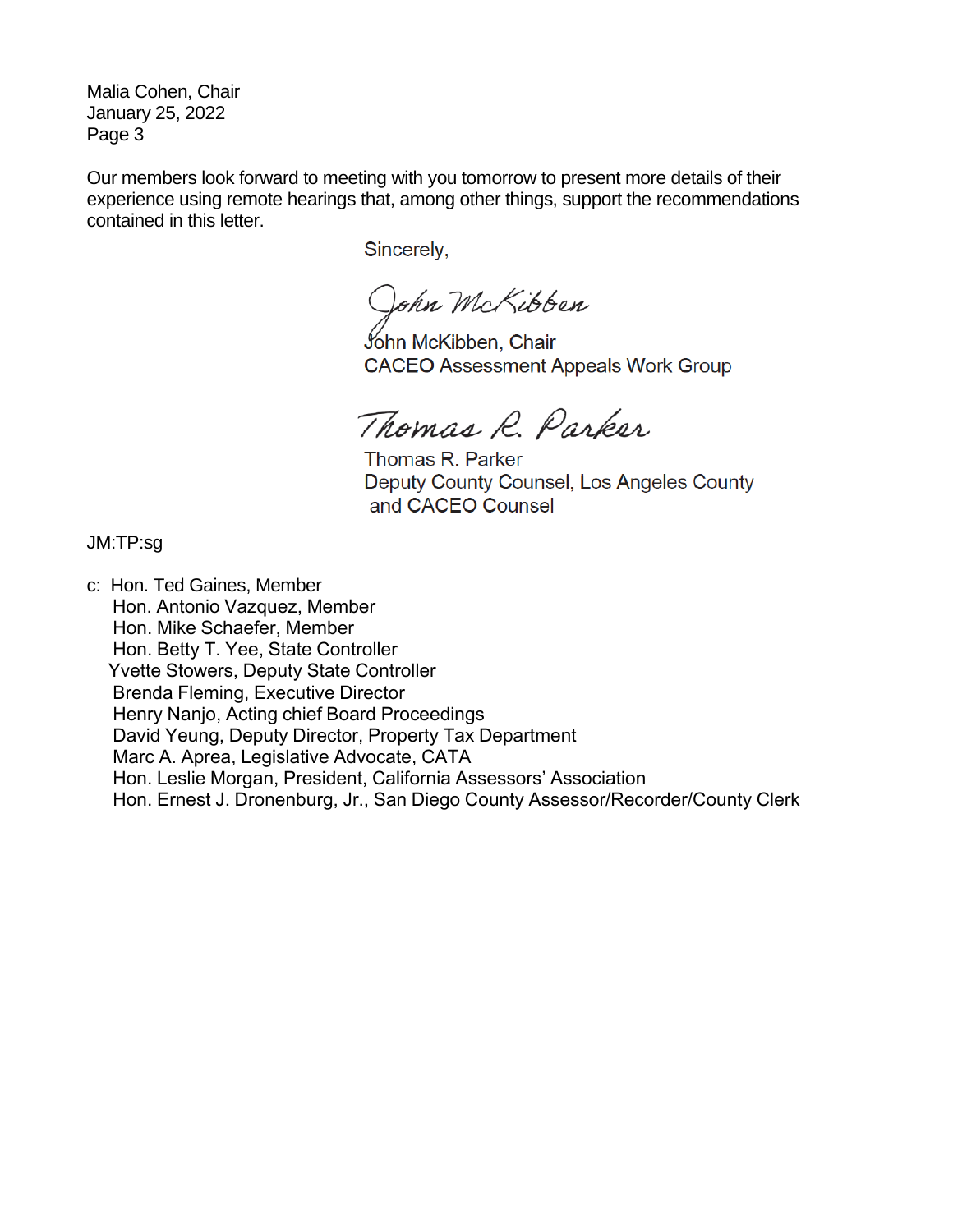#### **OFFICERS 2021-2022**

DONNA M. JOHNSTON PRESIDENT Sutter County

RYAN RONCO VICE PRESIDENT Placer County

REBECCA SPENCER TREASURER Riverside County

JESSE SALINAS **SECRETARY** Yolo County

## **BOARD OF DIRECTORS**

**APPOINTED:**  DEVA PROTO Sonoma County MARK LUNN Ventura County JESSE SALINAS Yolo County COURTNEY BAILEY KANELOS Sacramento County **REBECCA TURNER Calaveras County JOHN TUTEUR Napa County SHANNON BUSHEY Santa Clara County**

**ADVISORY COUNCIL:**

**JOE HOLLAND Santa Barbara County REBECCA MARTINEZ Madera County CATHY DARLING ALLEN Shasta County NEAL KELLEY Orange County DEAN LOGAN Los Angeles County**

**ELECTED AREA CHAIRS: KATRINA BARTOLOMIE Northern Area Mendocino County BOB PAGE Southern Area San Bernardino County GREGORY J. DIAZ Mother Lode Area Nevada County DONNA LINDER Central Area Stanislaus County DEVA PROTO Bay Area Sonoma County LEGISLATIVE COMMITTEES \*\*voting member CLERK OF THE BOARD: JOHN MCKIBBEN\*\***

 **Los Angeles County COUNTY CLERK**: DONNA ALLRED\*\*

 Sacramento County VAL HANFIELD San Diego County

**ELECTIONS**:

RYAN RONCO Placer County TRICIA WEBBER\*\* Santa Cruz County



# **CALIFORNIA ASSOCIATION OF CLERKS AND ELECTION OFFICIALS**

**DONNA M. JOHNSTON, PRESIDENT** Sutter County Clerk-Recorder/Registrar of Voters Clerk of the Board of Supervisors 1435 Veterans Memorial Circle, Yuba City, CA 95993 (530) 822-7122 E-Mail**:** [djohnston@co.sutter.ca.us](mailto:Borth@fresnocountyca.gov) CACEO website: [www.caceo58.org](http://www.caceo58.org/)

January 21, 2022

## **VIA E-MAIL**

The Honorable Malia Cohen, Chair State Board of Equalization 450 N Street, MIC 72 Sacramento, CA 95814

Dear Chairperson Cohen:

CACEO STATEMENT OF RECOMMENDATIONS FOR CHANGES TO LTA 2021-002

The Clerk of the Board of Supervisors members of the California Association of Clerks and Election Officials (CACEO) wish to again provide our recommendations for revised Board of Equalization guidance with regard to remote assessment appeal hearings. As we have stated before, existing guidance under LTA 2021-002 has resulted in needless postponements in hearings which, in turn, has resulted in even more vacated hearing calendars than county boards already experience. Thus, appeals boards are unable to control their own hearing calendars, which is one of the core functions of any quasijudicial or judicial hearing system. Based on our experience over the last year-and-ahalf, we are concerned that, under your Board's current LTA guidance, boards of supervisors which, under the state's Constitution, are responsible for the appeals boards' programs in all counties are, in many situations, effectively not able to determine what format or formats they may offer the parties in such proceedings.

The fundamental purpose of appeals boards is to provide an impartial and fair property tax dispute resolution process, providing taxpayers with as much benefit as possible in terms of maximizing the ease of determining the correct property value. Restricting the ability of appeals boards to achieve this by artificially limiting its ability to resolve appeals as soon as possible does not serve the public purpose or the public good. It also does not save taxpayers money in the long run.

Experience in several counties has shown that being able to conduct evidentiary hearings remotely has provided taxpayers and assessors, as well as appeals board members and clerks, with a safe environment while also enabling counties to provide effective hearings that provide the parties due process, as required by Revenue and Taxation Code 1616 and Article XIII, Section 16 of the California Constitution. Remote hearings have allowed user counties to continue to make progress in minimizing the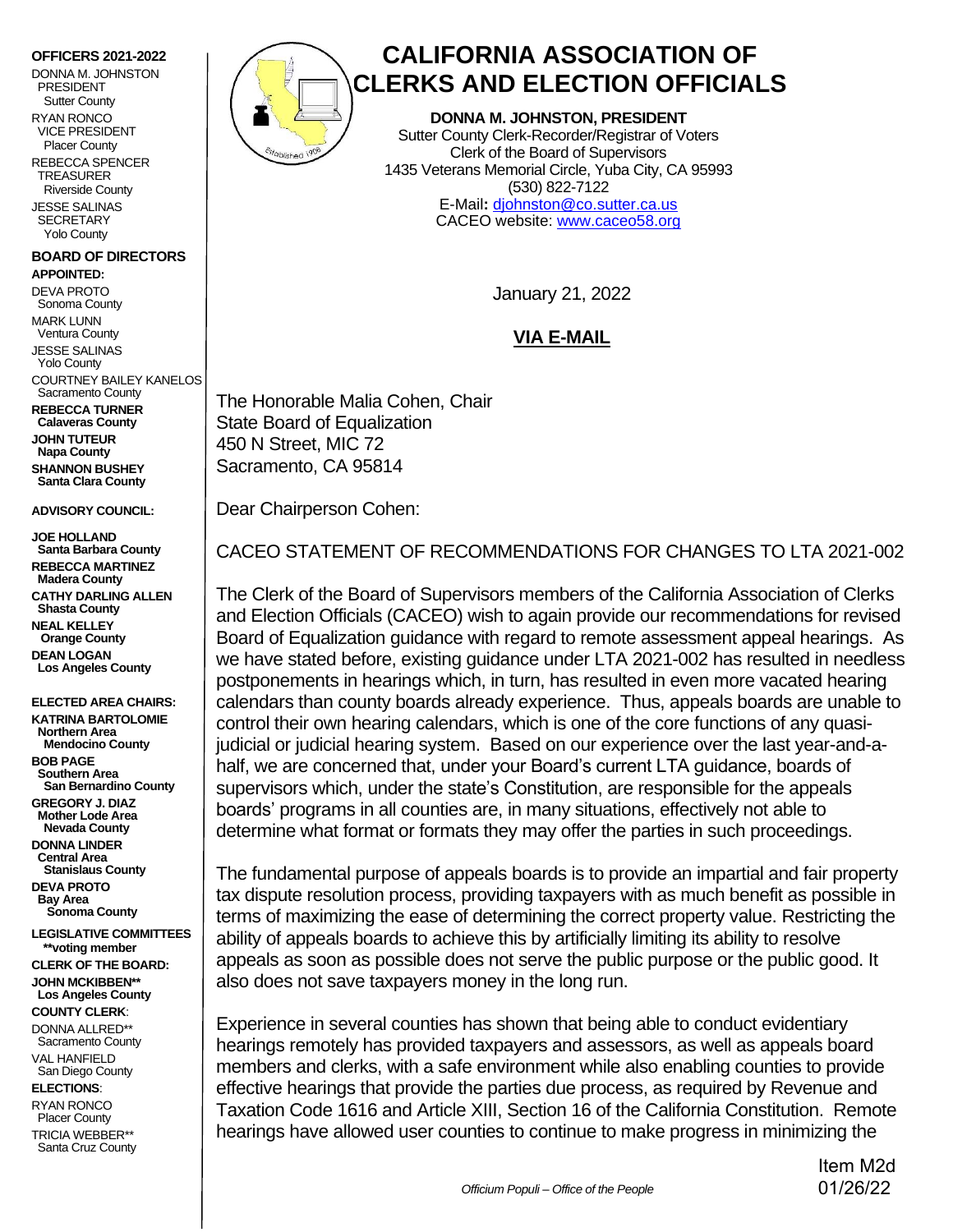Malia Cohen, Chair January 21, 2022 Page 2

growing backlog of appeals. Being able to provide remote hearings is vital, especially in the face of the continuing COVID-19 pandemic now dramatically aggravated by the Omicron variant. There seems to be no end in sight of this ongoing disaster. It is absolutely vital that appeals boards continue to provide parties with remote hearings where appropriate and necessary. Without that ability under existing conditions, the backlog of unheard appeals will grow exponentially and may ultimately become untenable. This, in turn, will result in widespread failure to meet assessment appeal decision deadlines under Revenue and Taxation Code 1604(c).

Not only have remote hearings assisted counties in their efforts to keep pace with the appeal workload, they have benefitted taxpayers by speeding up the scheduling process through the flexibility of such hearings. Remote hearings remove the need for taxpayers to travel long distances to the hearing, paying for expensive parking, and having to spend much of the day waiting for their hearings. Many taxpayers who have availed themselves of a remote hearing have expressed their appreciation for the convenience such hearings provide.

Moreover, as counties have gained progressively more experience with remote hearings, they have been able to develop increasingly effective web platforms and protocols to facilitate the more complex evidentiary hearings. Indeed, this was recognized in a letter to your Board from the California Alliance of Taxpayer Advocates (CATA) as long ago as September of last year in which CATA recognized Los Angeles County's remote hearing format as a "best practice". And since that time, both Los Angeles County and other counties that utilize remote hearings have continued to improve their methods. At the same time, clerks and appeals boards that lack some of the more sophisticated and expensive tools for remote hearings have acted responsibly and have limited remote hearings to less-complex cases or even to only non-evidentiary matters. Yet despite the successful use of remote hearings in several counties, some taxpayer advocates, including many members of CATA, continue to assert that virtual evidentiary hearings fundamentally fail to provide taxpayers with due process.

At past meetings of your Board, several of our members have provided testimony that clearly indicates that remote hearings can and do provide the parties with due process. Remote hearings represent the way of the future. We respectfully request that your Board facilitate, rather than hinder, their further development and use.

County boards of supervisors and their clerks simply must be able to offer the type of hearing that local circumstances and resources allow under the policies established by the board of supervisors – the governing body of the county. Clerks do not intend to force the parties into a type of hearing that they adamantly wish to avoid. Neither do the boards of supervisors seek to needlessly require such results. Clerks in counties that offer both in-person and remote hearings currently make, and will continue to make, every reasonable effort to provide the format of hearing that a taxpayer – or an assessor – requests. But again, the final decision must be made by the clerk and appeals board based on circumstances at that time. Under conditions created by the Omicron variant, this is of vital importance. Limiting remote hearings to only non-evidentiary matters, "less complex" matters, or matters involving a "relatively small number of exhibits" makes no sense, provided, of course, that a county has the resources and protocols necessary to conduct hearings of a more complex nature.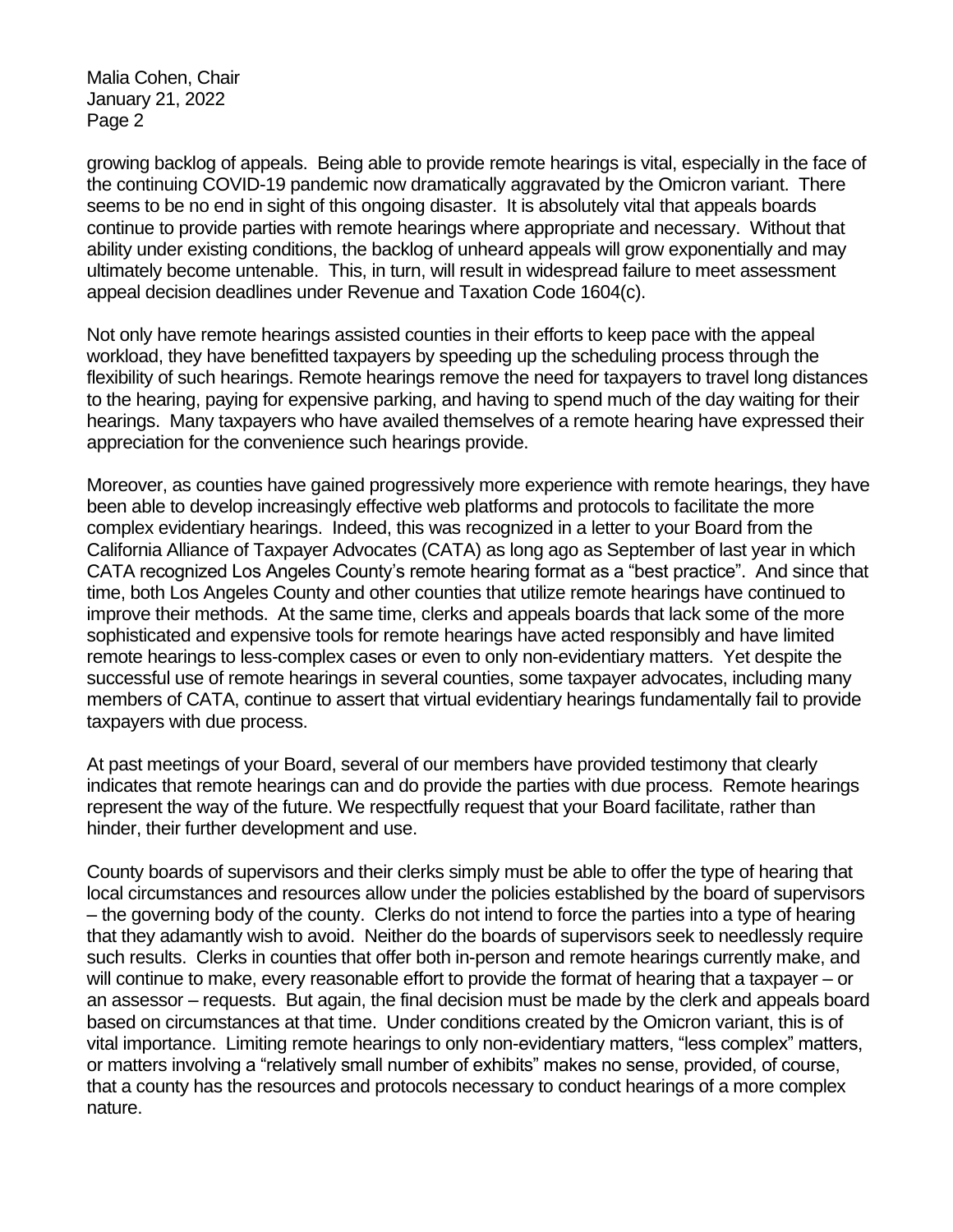Malia Cohen, Chair January 21, 2022 Page 3

The requested LTA language is not just grounded on practical appeal hearing considerations. The California Constitution, at Article XIII, Section 16 and Revenue and Taxation Code section 1616 both provide legal authority for appeals board administrative control over appeal hearings. The clerks further note the concurrence of your Board's legal staff with its legal view, stated at your Board's November 18, 2021, Work Group meeting, that the county board fundamentally controls the hearing format decision. The CACEO is not seeking an extension of legal authority beyond that currently enjoyed by counties in managing appeals hearings. The CACEO simply seeks a declared acknowledgment of that existing authority.

One additional point we would like to make is that, in the remote hearing environment, it is essential that the clerk receive evidence supporting a party's case in chief in advance of the hearing in order to prepare for a smooth presentation at the hearing, especially if the evidence submitted is not in the appropriate electronic form. In such situations, the clerk needs time to ready the evidence for review by the parties and board members on the day of the hearing. The clerk fully understands that evidence may not be shared with anyone prior to the hearing, only *at* the hearing. We also wish to make you aware that there is no requirement for rebuttal evidence to be submitted in advance of the hearing, so that should not be a concern for anyone. This administrative issue is not present with in-person hearings because each party brings its own documents to the hearing when it commences (unless the Revenue and Taxation Code section 1606 exchange procedure was invoked for the appeal by one of the parties, of course). The nature of a remote hearing requires that the hearings not be delayed and hearing time lost, a waste of public tax dollars than can and should be avoided by timely electronic submission of hearing documents by the parties. The CACEO is not proposing a statewide administrative standard of enforcement for this issue. The Association is only seeking recognition of its existing administrative authority under the state constitution and state statute to enforce its administrative remedy for failure to timely submit documents prior to a remote hearing.

We have reviewed your staff's draft LTA revisions that were posted on the agenda yesterday. We support the new language regarding "good cause" for granting postponements for health concerns stemming from COVID-19, the added language relating to HIPAA, and the added language under *Scheduling Efficiencies and Notices*, and the amended language concerning RTC section 408 under *Information Requests.*

However, while we greatly appreciate some of the progress that the draft would provide with respect to the section under *Rights of Hearing Participants*, that portion of the LTA would still not address the need for language that clearly preserves the appeals board's and clerk's authority to determine the format of a hearing. Further, the draft LTA does not address the need to clearly state that county boards possess the legal authority and discretion to enforce local appeals board procedures and rules, including rules regarding the submission of document deadlines in the remote hearing process. Therefore, we propose that the changes to existing LTA 2021-002 shown below be approved by your Board.

## **Under the LTA heading** *Rights of Hearing Participants*

CACEO proposes the following changes shown in underlined and lined-out language: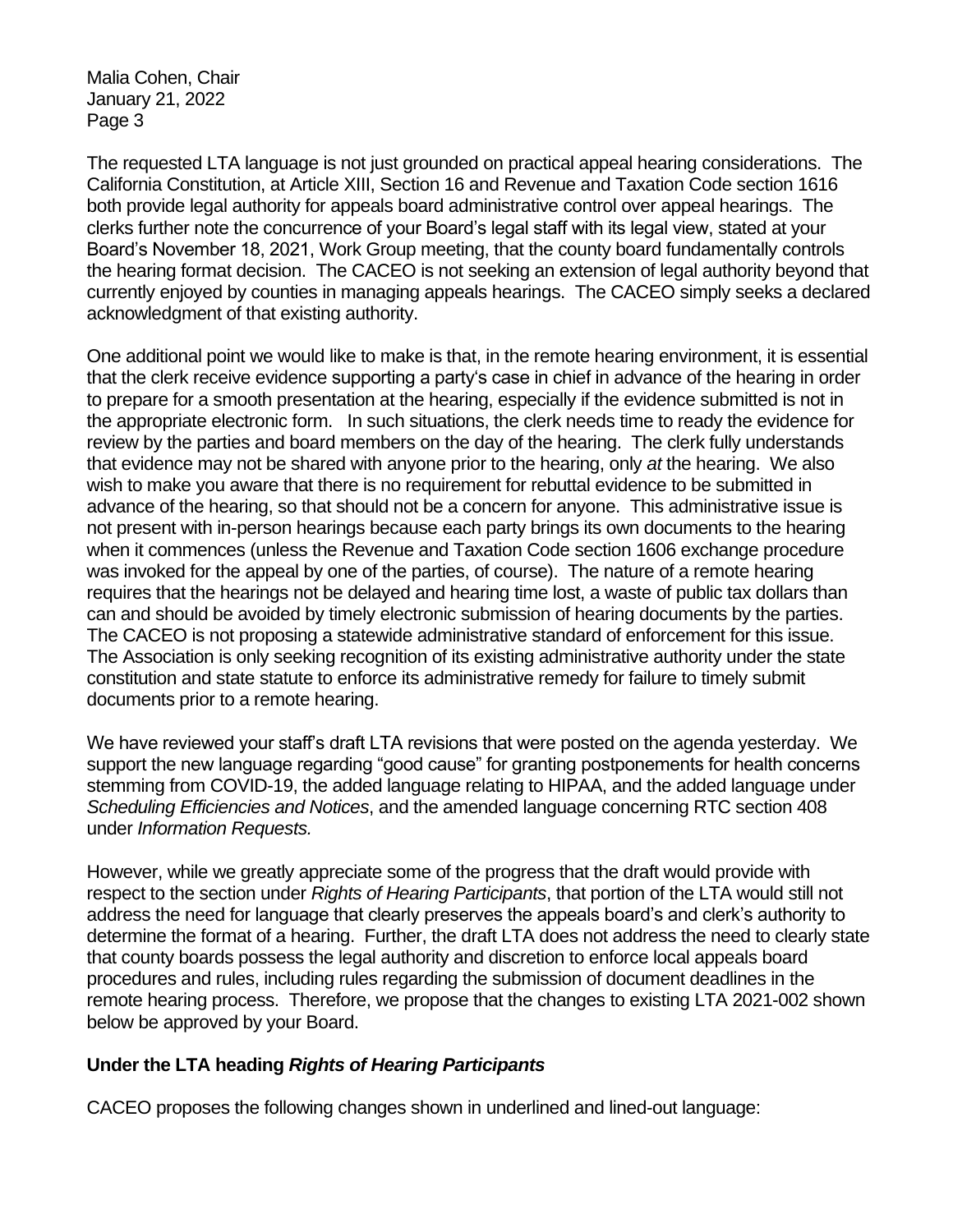Revenue and Taxation Code sections 1616 and 1752.3 clarify and establish the authority of county appeals boards to hold either remote or in-person appeal hearings to satisfy statutory and constitutionally required assessment appeal application decisions. Participants receive due process in both remote and in-person hearings and cannot choose one type of hearing to the exclusion of the other type of hearing. Appeals boards possess the fundamental constitutional and statutory administrative authority to provide appeal hearings for the resolution of property tax appeals, ensuring that the participants receive fair and impartial hearings consistent with recognized due process, whether the hearing type is remote or in-person and regardless of the type of hearing available in any particular jurisdiction. Appeals boards are strongly encouraged to grant participants the type of hearing requested by the participant as long as such a request is reasonably feasible as well as available in the jurisdiction. Should the participant's requested hearing type cause a delay in the hearing of the taxpayer's appeal, the appeals board has authority to require execution of an indefinite time waiver on the taxpayer's part.

In the conduct of remote hearings, it is of paramount importance that, as required by Property Tax Rule (Rule) 302, subdivision (a)(1), the appeals board "ensures that all applicants are afforded due process and given the opportunity for a timely and meaningful hearing." As an initial matter, this includes a taxpayer's right to meet either remotely or in-person, unless it is infeasible for the appeals board to hold a timely hearing under the particular circumstances using the taxpayer's preferred type of hearing. Participants may, as a general matter, reject request a remote hearing and receive a postponement until an in-person a remote hearing is available, or may reject request an in-person hearing and receive a postponement until a remote an in-person hearing is scheduled. Therefore, if an appeals board does not or cannot schedule a remote or in-person hearing as desired requested by the participant, the participant may avail themselves of a postponement of the hearing in accordance with Rule 323, provided that the applicant signs a written agreement to extend and toll indefinitely the two-year limitation period provided in Revenue and Taxation Code section 1604 subject to termination of the agreement by 120 days written notice by the applicant.

Postponement requests which do not procedurally comply with Rule 323 (both "of right" and discretionary) need not be granted by the appeals board provided that the appeals board or board clerk, based on all of the circumstances, finds that the requesting party (i) could have complied with Rule 323, (ii) had the required statutory and regulatory advance notice of the hearing, and (iii) cannot provide a reasonable factual basis for the non-compliant postponement or continuance request, the appeals board has the authority to deny the request. Reasonable basis grounds shall not include the mere inconvenience of the participant seeking the postponement or continuance because of the type of scheduled hearing. In this regard, public health impacts resulting concerns stemming from the COVID-19 pandemic as well as any publicly declared state of disaster or state of emergency may constitute reasonable good cause for a postponement under Rule 323, provided that the applicant signs a written agreement to extend and toll indefinitely the two-year limitation period provided in Revenue and Taxation Code section 1604 subject to termination of the agreement by 120 days written notice by the applicant. Any applicant-disclosed medical information voluntarily provided to the appeals board must be treated and maintained appropriately as required by HIPPA and other relevant statutes and regulations.